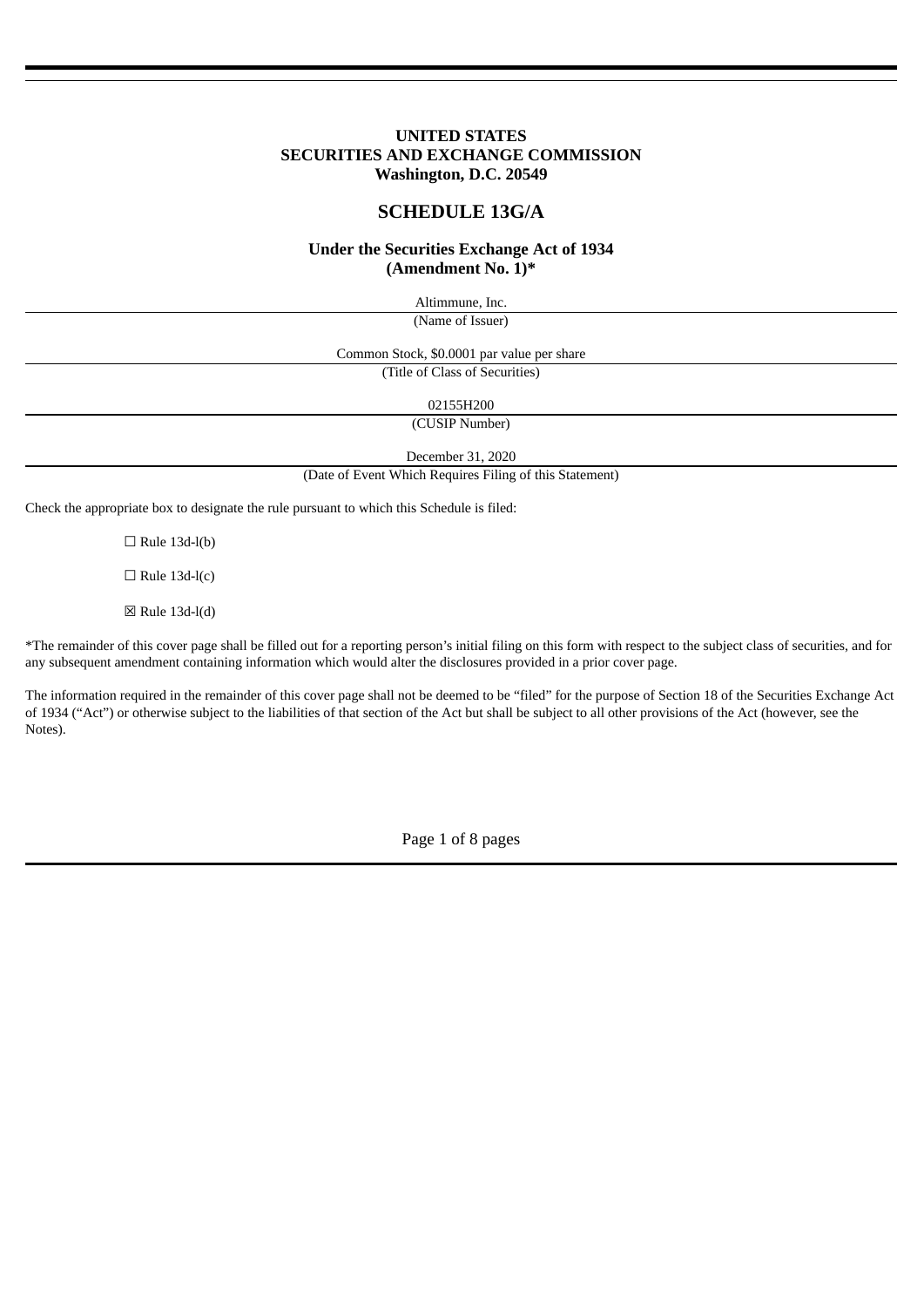|                                                                        | <b>NAMES OF REPORTING PERSONS</b>                                                   |                |                                                              |  |  |
|------------------------------------------------------------------------|-------------------------------------------------------------------------------------|----------------|--------------------------------------------------------------|--|--|
| $\mathbf{1}$                                                           | Velocity Pharmaceutical Holdings LLC                                                |                |                                                              |  |  |
|                                                                        |                                                                                     |                | <b>CHECK THE APPROPRIATE BOX IF A MEMBER OF A GROUP</b>      |  |  |
| $\overline{2}$                                                         | (a) $\Box$ Not Applicable                                                           |                |                                                              |  |  |
|                                                                        | (b)□ Not Applicable                                                                 |                |                                                              |  |  |
| 3                                                                      | <b>SEC USE ONLY</b>                                                                 |                |                                                              |  |  |
|                                                                        | <b>CITIZENSHIP OR PLACE OF ORGANIZATION</b>                                         |                |                                                              |  |  |
| 4                                                                      | <b>State of Delaware</b>                                                            |                |                                                              |  |  |
|                                                                        |                                                                                     |                | <b>SOLE VOTING POWER</b>                                     |  |  |
|                                                                        |                                                                                     | 5              | $-0-$                                                        |  |  |
|                                                                        |                                                                                     |                | <b>SHARED VOTING POWER</b>                                   |  |  |
| <b>NUMBER OF SHARES</b><br><b>BENEFICIALLY</b><br><b>OWNED BY EACH</b> |                                                                                     | 6              | 1,938,335                                                    |  |  |
| <b>REPORTING PERSON</b>                                                |                                                                                     |                | <b>SOLE DISPOSITIVE POWER</b>                                |  |  |
| <b>WITH</b>                                                            |                                                                                     | $\overline{7}$ | $-0-$                                                        |  |  |
|                                                                        |                                                                                     |                | <b>SHARED DISPOSITIVE POWER</b>                              |  |  |
|                                                                        |                                                                                     | 8              | 1,938,335                                                    |  |  |
|                                                                        |                                                                                     |                | AGGREGATE AMOUNT BENEFICIALLY OWNED BY EACH REPORTING PERSON |  |  |
| 9                                                                      | 1,938,335                                                                           |                |                                                              |  |  |
|                                                                        | CHECK IF THE AGGREGATE AMOUNT IN ROW (9) EXCLUDES CERTAIN SHARES (SEE INSTRUCTIONS) |                |                                                              |  |  |
| 10                                                                     | $\Box$                                                                              |                |                                                              |  |  |
|                                                                        | PERCENT OF CLASS REPRESENTED BY AMOUNT IN ROW (9)                                   |                |                                                              |  |  |
| 11                                                                     | $5.9\%$ (1)                                                                         |                |                                                              |  |  |
|                                                                        | TYPE OF REPORTING PERSON (SEE INSTRUCTIONS)                                         |                |                                                              |  |  |
| 12                                                                     | <b>OO</b>                                                                           |                |                                                              |  |  |

(1) Based on 33,071,020 shares of common stock of the Issuer outstanding as of November 6, 2020, as reported in the Form 10- Q filed by the Issuer with the Securities and Exchange Commission on November 9, 2020.

Page 2 of 8 pages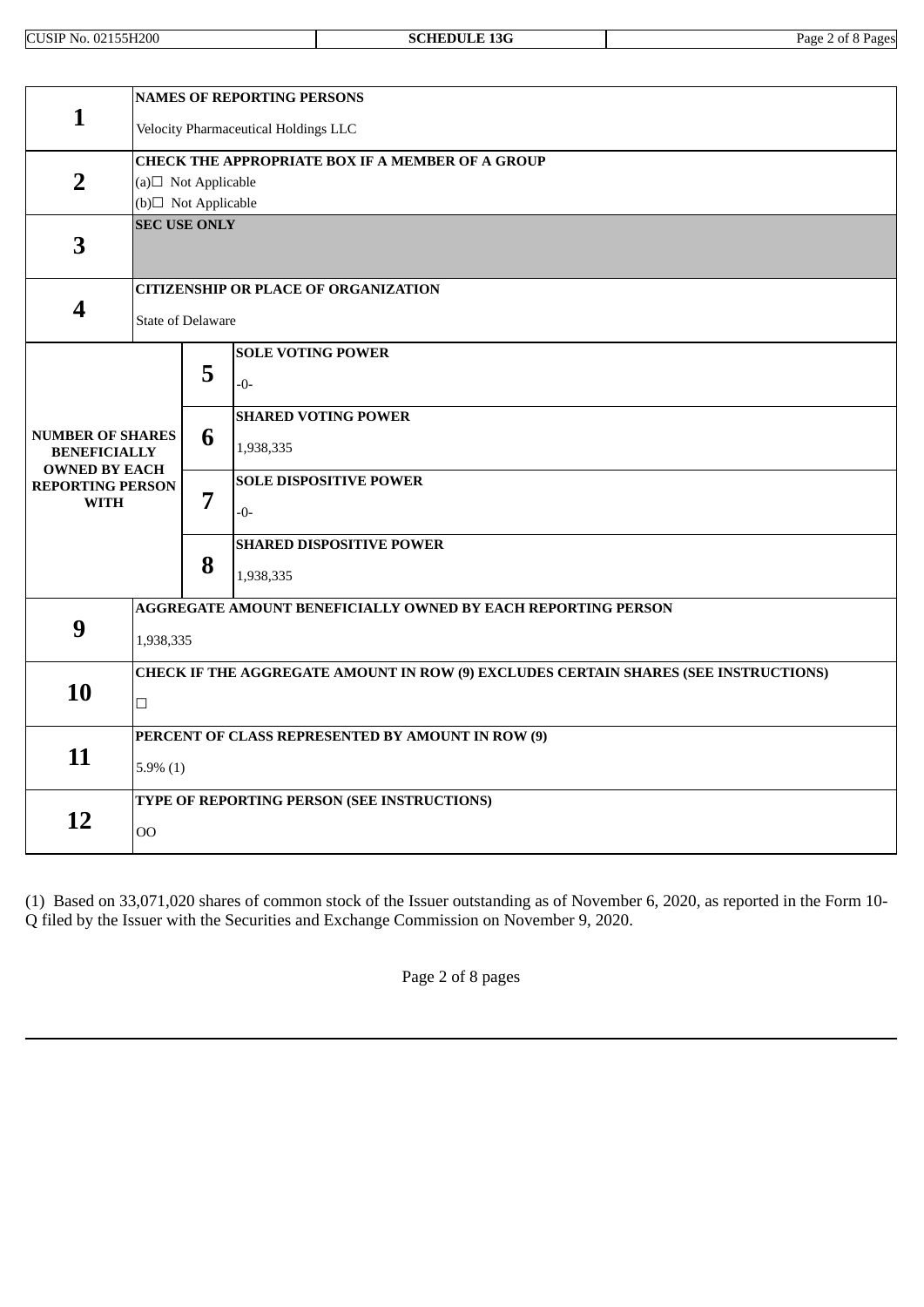|                                                                        | <b>NAMES OF REPORTING PERSONS</b>                                                   |   |                                 |  |  |  |
|------------------------------------------------------------------------|-------------------------------------------------------------------------------------|---|---------------------------------|--|--|--|
| 1                                                                      | Velocity Pharma Management, LLC                                                     |   |                                 |  |  |  |
|                                                                        | <b>CHECK THE APPROPRIATE BOX IF A MEMBER OF A GROUP</b>                             |   |                                 |  |  |  |
| $\overline{2}$                                                         | (a) $\Box$ Not Applicable                                                           |   |                                 |  |  |  |
|                                                                        | (b)□ Not Applicable                                                                 |   |                                 |  |  |  |
| 3                                                                      | <b>SEC USE ONLY</b>                                                                 |   |                                 |  |  |  |
|                                                                        | <b>CITIZENSHIP OR PLACE OF ORGANIZATION</b>                                         |   |                                 |  |  |  |
| 4                                                                      | <b>State of Delaware</b>                                                            |   |                                 |  |  |  |
|                                                                        |                                                                                     |   | <b>SOLE VOTING POWER</b>        |  |  |  |
|                                                                        |                                                                                     | 5 | $-0-$                           |  |  |  |
|                                                                        |                                                                                     |   | <b>SHARED VOTING POWER</b>      |  |  |  |
| <b>NUMBER OF SHARES</b><br><b>BENEFICIALLY</b><br><b>OWNED BY EACH</b> |                                                                                     | 6 | 1,938,335                       |  |  |  |
| <b>REPORTING PERSON</b>                                                |                                                                                     |   | <b>SOLE DISPOSITIVE POWER</b>   |  |  |  |
| <b>WITH</b>                                                            |                                                                                     | 7 | $-0-$                           |  |  |  |
|                                                                        |                                                                                     |   | <b>SHARED DISPOSITIVE POWER</b> |  |  |  |
|                                                                        |                                                                                     | 8 | 1,938,335                       |  |  |  |
|                                                                        | AGGREGATE AMOUNT BENEFICIALLY OWNED BY EACH REPORTING PERSON                        |   |                                 |  |  |  |
| 9                                                                      | 1,938,335                                                                           |   |                                 |  |  |  |
|                                                                        | CHECK IF THE AGGREGATE AMOUNT IN ROW (9) EXCLUDES CERTAIN SHARES (SEE INSTRUCTIONS) |   |                                 |  |  |  |
|                                                                        | 10<br>$\Box$                                                                        |   |                                 |  |  |  |
|                                                                        | PERCENT OF CLASS REPRESENTED BY AMOUNT IN ROW (9)                                   |   |                                 |  |  |  |
| 11                                                                     | $5.9\%$ (1)                                                                         |   |                                 |  |  |  |
|                                                                        | TYPE OF REPORTING PERSON (SEE INSTRUCTIONS)                                         |   |                                 |  |  |  |
| 12                                                                     | O <sub>O</sub>                                                                      |   |                                 |  |  |  |

(1) Based on 33,071,020 shares of common stock of the Issuer outstanding as of November 6, 2020, as reported in the Form 10- Q filed by the Issuer with the Securities and Exchange Commission on November 9, 2020.

Page 3 of 8 pages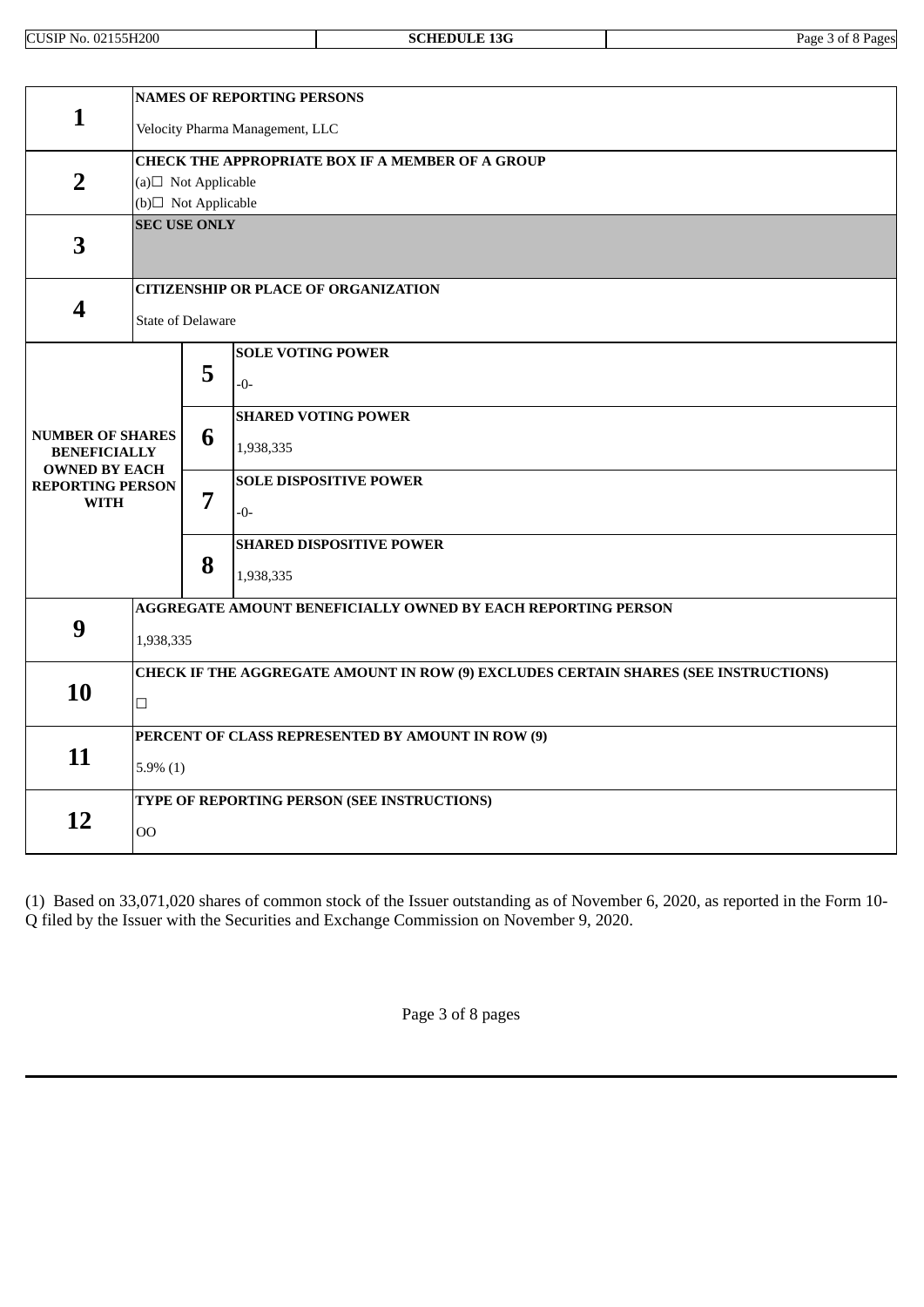CUSIP No. 02155H200 **SCHEDULE 13G** Page 4 of 8 Pages

|                                                                        | <b>NAMES OF REPORTING PERSONS</b>                                                   |                |                                                              |  |  |  |
|------------------------------------------------------------------------|-------------------------------------------------------------------------------------|----------------|--------------------------------------------------------------|--|--|--|
| 1                                                                      | David J. Collier                                                                    |                |                                                              |  |  |  |
|                                                                        | CHECK THE APPROPRIATE BOX IF A MEMBER OF A GROUP                                    |                |                                                              |  |  |  |
| $\overline{2}$                                                         | (a) $\Box$ Not Applicable                                                           |                |                                                              |  |  |  |
|                                                                        | (b)□ Not Applicable                                                                 |                |                                                              |  |  |  |
| 3                                                                      | <b>SEC USE ONLY</b>                                                                 |                |                                                              |  |  |  |
|                                                                        |                                                                                     |                | <b>CITIZENSHIP OR PLACE OF ORGANIZATION</b>                  |  |  |  |
| $\overline{\mathbf{4}}$                                                | U.S.A.                                                                              |                |                                                              |  |  |  |
|                                                                        |                                                                                     |                | <b>SOLE VOTING POWER</b>                                     |  |  |  |
|                                                                        |                                                                                     | 5              | $-0-$                                                        |  |  |  |
|                                                                        |                                                                                     |                | <b>SHARED VOTING POWER</b>                                   |  |  |  |
| <b>NUMBER OF SHARES</b><br><b>BENEFICIALLY</b><br><b>OWNED BY EACH</b> |                                                                                     | 6              | 1,938,335                                                    |  |  |  |
| <b>REPORTING PERSON</b>                                                |                                                                                     |                | <b>SOLE DISPOSITIVE POWER</b>                                |  |  |  |
| <b>WITH</b>                                                            |                                                                                     | $\overline{7}$ | $-0-$                                                        |  |  |  |
|                                                                        |                                                                                     |                | <b>SHARED DISPOSITIVE POWER</b>                              |  |  |  |
|                                                                        |                                                                                     | 8              | 1,938,335                                                    |  |  |  |
|                                                                        |                                                                                     |                | AGGREGATE AMOUNT BENEFICIALLY OWNED BY EACH REPORTING PERSON |  |  |  |
| 9                                                                      | 1,938,335                                                                           |                |                                                              |  |  |  |
|                                                                        | CHECK IF THE AGGREGATE AMOUNT IN ROW (9) EXCLUDES CERTAIN SHARES (SEE INSTRUCTIONS) |                |                                                              |  |  |  |
| 10                                                                     | $\Box$                                                                              |                |                                                              |  |  |  |
|                                                                        | PERCENT OF CLASS REPRESENTED BY AMOUNT IN ROW (9)                                   |                |                                                              |  |  |  |
| 11                                                                     | $5.9\%$ (1)                                                                         |                |                                                              |  |  |  |
|                                                                        | TYPE OF REPORTING PERSON (SEE INSTRUCTIONS)                                         |                |                                                              |  |  |  |
| 12                                                                     | IN                                                                                  |                |                                                              |  |  |  |

(1) Based on 33,071,020 shares of common stock of the Issuer outstanding as of November 6, 2020, as reported in the Form 10- Q filed by the Issuer with the Securities and Exchange Commission on November 9, 2020.

Page 4 of 8 pages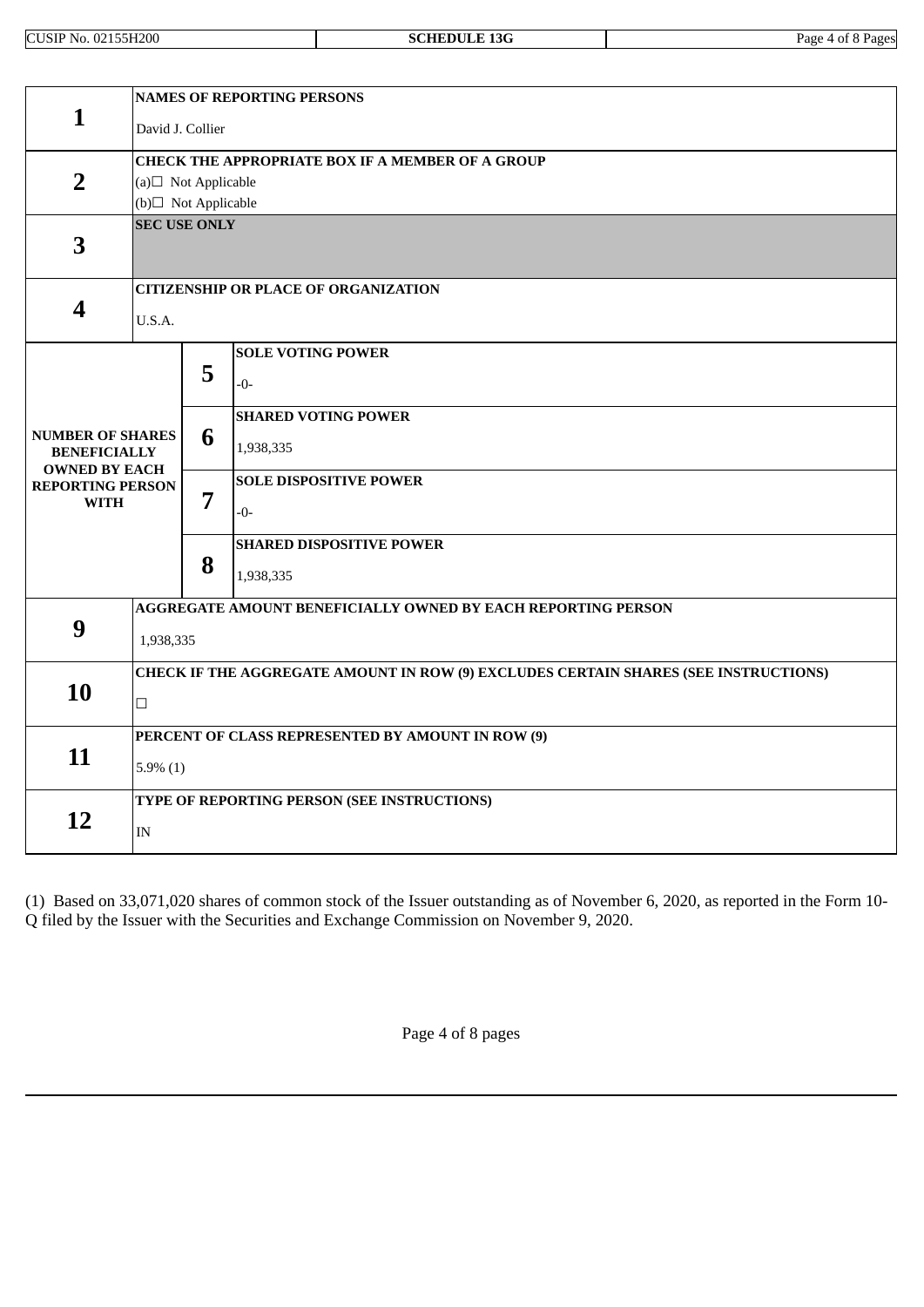CUSIP No. 02155H200 **SCHEDULE 13G** Page 5 of 8 Pages

|                                                                        | <b>NAMES OF REPORTING PERSONS</b>                                                   |                                                              |                                             |  |  |
|------------------------------------------------------------------------|-------------------------------------------------------------------------------------|--------------------------------------------------------------|---------------------------------------------|--|--|
| 1                                                                      | James Watson                                                                        |                                                              |                                             |  |  |
|                                                                        | CHECK THE APPROPRIATE BOX IF A MEMBER OF A GROUP                                    |                                                              |                                             |  |  |
| $\overline{2}$                                                         | (a) $\Box$ Not Applicable                                                           |                                                              |                                             |  |  |
|                                                                        | (b)□ Not Applicable                                                                 |                                                              |                                             |  |  |
| 3                                                                      | <b>SEC USE ONLY</b>                                                                 |                                                              |                                             |  |  |
|                                                                        |                                                                                     |                                                              | <b>CITIZENSHIP OR PLACE OF ORGANIZATION</b> |  |  |
| 4                                                                      | U.S.A.                                                                              |                                                              |                                             |  |  |
|                                                                        |                                                                                     |                                                              | <b>SOLE VOTING POWER</b>                    |  |  |
|                                                                        |                                                                                     | 5                                                            | $-0-$                                       |  |  |
|                                                                        |                                                                                     |                                                              | <b>SHARED VOTING POWER</b>                  |  |  |
| <b>NUMBER OF SHARES</b><br><b>BENEFICIALLY</b><br><b>OWNED BY EACH</b> |                                                                                     | 6                                                            | 1,938,335                                   |  |  |
| <b>REPORTING PERSON</b>                                                |                                                                                     |                                                              | <b>SOLE DISPOSITIVE POWER</b>               |  |  |
| <b>WITH</b>                                                            |                                                                                     | $\overline{7}$                                               | $-0-$                                       |  |  |
|                                                                        |                                                                                     |                                                              | <b>SHARED DISPOSITIVE POWER</b>             |  |  |
|                                                                        |                                                                                     | 8                                                            | 1,938,335                                   |  |  |
|                                                                        |                                                                                     | AGGREGATE AMOUNT BENEFICIALLY OWNED BY EACH REPORTING PERSON |                                             |  |  |
| 9<br>1,938,335                                                         |                                                                                     |                                                              |                                             |  |  |
|                                                                        | CHECK IF THE AGGREGATE AMOUNT IN ROW (9) EXCLUDES CERTAIN SHARES (SEE INSTRUCTIONS) |                                                              |                                             |  |  |
| 10                                                                     | $\Box$                                                                              |                                                              |                                             |  |  |
|                                                                        | PERCENT OF CLASS REPRESENTED BY AMOUNT IN ROW (9)                                   |                                                              |                                             |  |  |
| 11                                                                     | $5.9\%$ (1)                                                                         |                                                              |                                             |  |  |
|                                                                        | TYPE OF REPORTING PERSON (SEE INSTRUCTIONS)                                         |                                                              |                                             |  |  |
| 12                                                                     | IN                                                                                  |                                                              |                                             |  |  |

(1) Based on 33,071,020 shares of common stock of the Issuer outstanding as of November 6, 2020, as reported in the Form 10- Q filed by the Issuer with the Securities and Exchange Commission on November 9, 2020.

Page 5 of 8 pages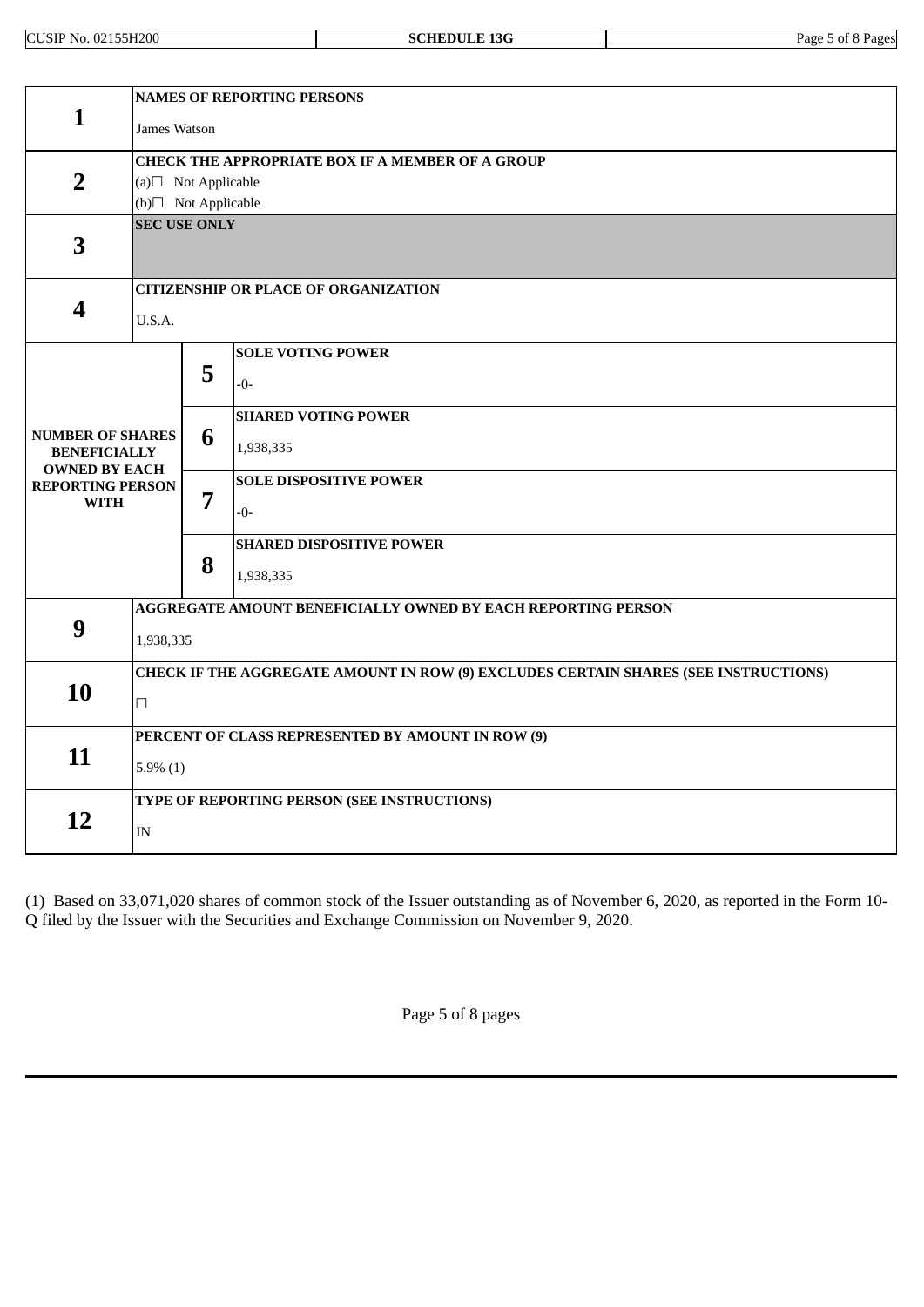# **Item 1.**

**(a) Name of Issuer:**

Altimmune, Inc.

# **(b) Address of Issuer's Principal Executive Offices:**

910 Clopper Road, Suite 201S, Gaithersburg, Maryland 20878

# **Item 2.**

# **(a) Name of Person filing:**

This Schedule 13G is being filed on behalf of (i) Velocity Pharmaceutical Holdings LLC, a Delaware limited liability company ("**VPH**"), (ii) Velocity Pharma Management, LLC, a Delaware limited liability company ("**VPM**"), (iii) David J. Collier, an individual who is a citizen of the United States of America ("**Mr. Collier**") and (iv) James Watson, an individual who is a citizen of the United States of America ("**Mr. Watson**", and together with VPH, VPM and Mr. Collier, collectively the "**Reporting Persons**").

The Reporting Persons have entered into a Joint Filing Agreement, a copy of which was filed as Exhibit 1 to the Schedule 13G filed by the Reporting Persons with the Securities and Exchange Commission on February 14, 2020, pursuant to which the Reporting Persons have agreed to file the Schedule 13G and all subsequent amendments jointly in accordance with the provisions of Rule  $12d-1(k)$  of the Securities Exchange Act of 1934, as amended.

# **(b) Address or Principal Business Office or, if None, Residence:**

The principal business address of each of the Reporting Persons is 400 Oyster Blvd., Suite 202, South San Francisco, California 94080.

# **(c) Citizenship:**

See Item 2(a) above.

## **(d) Title of Class of Securities:**

Common stock, \$0.0001 par value per share

## **(e) CUSIP Number:**

02155H200

# Item 3. If this statement is filed pursuant to §§240.13d-1(b) or 240.13d-2(b) or (c), check whether the person filing is a:

| (a) |   | Broker or dealer registered under section 15 of the Act (15 U.S.C. 780);                                                       |
|-----|---|--------------------------------------------------------------------------------------------------------------------------------|
| (b) | ப | Bank as defined in section 3(a)(6) of the Act (15 U.S.C. 78c);                                                                 |
| (c) | ப | Insurance company as defined in section 3(a)(19) of the Act (15 U.S.C. 78c);                                                   |
| (d) |   | Investment company registered under section 8 of the Investment Company Act of 1940 (15 U.S.C 80a-8);                          |
| (e) |   | An investment adviser in accordance with $\S 240.13d-l(b)(l)(ii)(E);$                                                          |
| (f) | ப | An employee benefit plan or endowment fund in accordance with $\S 240.13d-l(b)(l)(ii)(F);$                                     |
| (g) | ⊔ | A parent holding company or control person in accordance with § 240.13d-l(b)(l)(ii)(G);                                        |
| (h) | ⊔ | A savings associations as defined in Section 3(b) of the Federal Deposit Insurance Act (12 U.S.C. 1813);                       |
| (i) | ⊔ | A church plan that is excluded from the definition of an investment company under section $3(c)(14)$ of the Investment Company |
|     |   | Act of 1940 (15 U.S.C. 80a-3);                                                                                                 |
|     |   | A non-U.S. institution in accordance with §240.13d-l(b)(l)(ii)(J).                                                             |
| (k) |   | Group, in accordance with $\S240.13d-l(b)(l)(ii)(K)$ .                                                                         |
|     |   |                                                                                                                                |
| (j) |   |                                                                                                                                |

If filing as a non-U.S. institution in accordance with §240.13d-l(b)(l)(ii)(J), please specify the type of institution: Not Applicable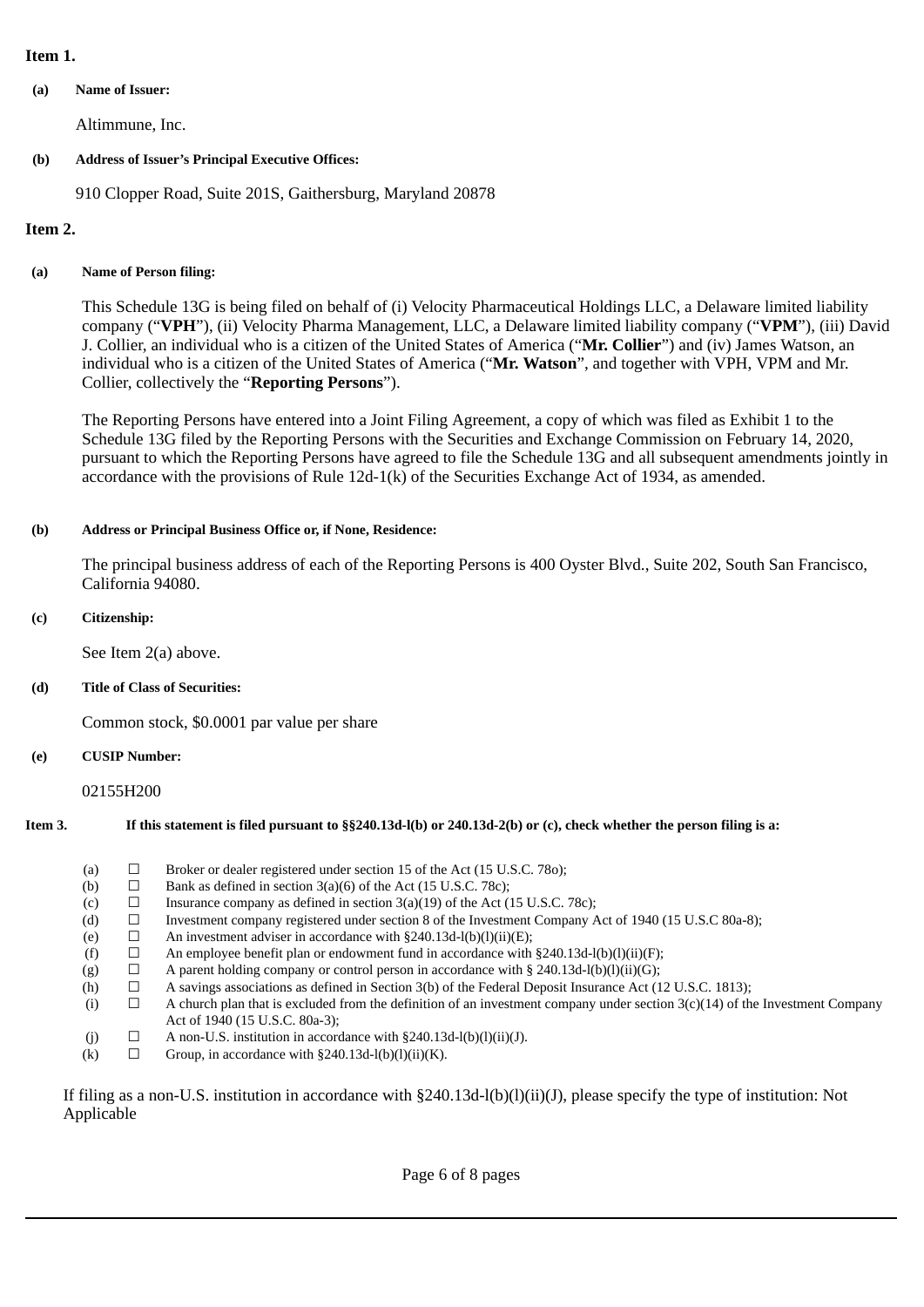## **Item 4. Ownership.**

The following information with respect to the ownership of the Common Stock of the Issuer by the Reporting Persons is provided as of December 31, 2020:

VPH is the record holder of 1,900,434 shares of the Common Stock of the Issuer and Mr. Collier is the record holder of 37,901 shares of the Common Stock of the Issuer (collectively, the "**Shares**"). VPM, as the manager of VPH, and Mr. Collier and Mr. Watson, each a managing member of VPM, may be deemed to have beneficial ownership of the Shares held by VPH.

- **(a) Amount beneficially owned:**See Row 9 of each cover page.
- **(b) Percent of class:** See Row 11 of each cover page.
- **(c) Number of shares as to which the person has:**
- **(i) Sole power to vote or to direct the vote** See Row 5 of each cover page.
- **(ii) Shared power to vote or to direct the vote** See Row 6 of each cover page.
- **(iii) Sole power to dispose or to direct the disposition of** See Row 7 of each cover page.
- **(iv) Shared power to dispose or to direct the disposition of** See Row 8 of each cover page.

## **Item 5. Ownership of Five Percent or Less of a Class.**

If this statement is being filed to report the fact that as of the date hereof the reporting person has ceased to be the beneficial owner of more than 5 percent of the class of securities, check the following  $□$ .

# **Item 6. Ownership of More than Five Percent on Behalf of Another Person.**

Not Applicable.

Item 7. Identification and Classification of the Subsidiary Which Acquired the Security Being Reported on By the Parent Holding **Company or Control Person**

Not Applicable.

**Item 8. Identification and Classification of Members of the Group.**

Not Applicable.

# **Item 9. Notice of Dissolution of Group.**

Not Applicable.

# **Item 10. Certifications.**

Not Applicable.

Page 7 of 8 pages